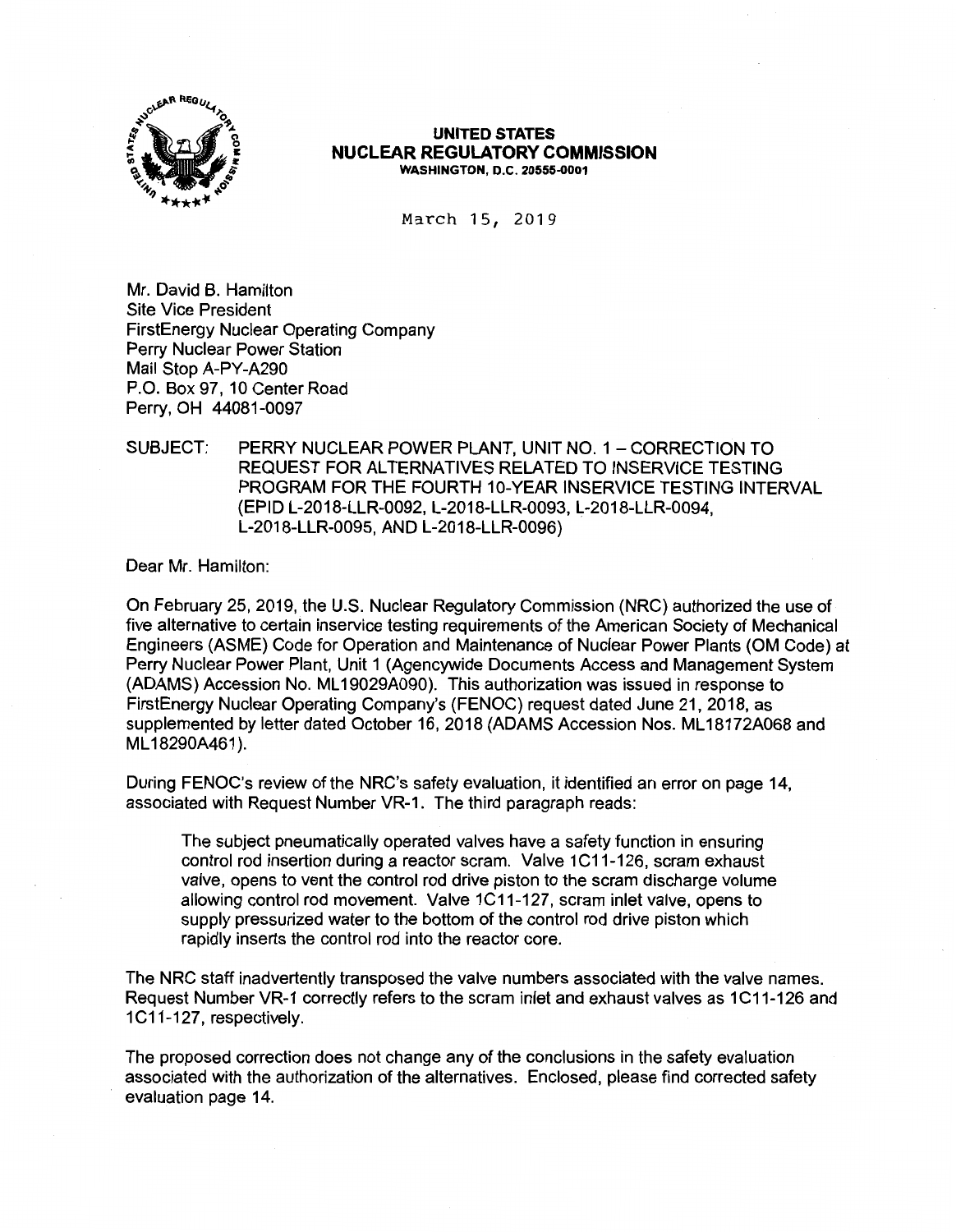If you have any questions regarding this matter, I can be reached at (301) 415-1627 or Kimberly.Green@nrc.gov.

Sincerely,

Kubeny Jezze

Kimberly J. Green, Senior Project Manager Plant Licensing Branch Ill Division of Operating Reactor Licensing Office of Nuclear Reactor Regulation

Docket No. 50-440

Enclosure: Corrected Page 14 to the Safety Evaluation

cc: Listserv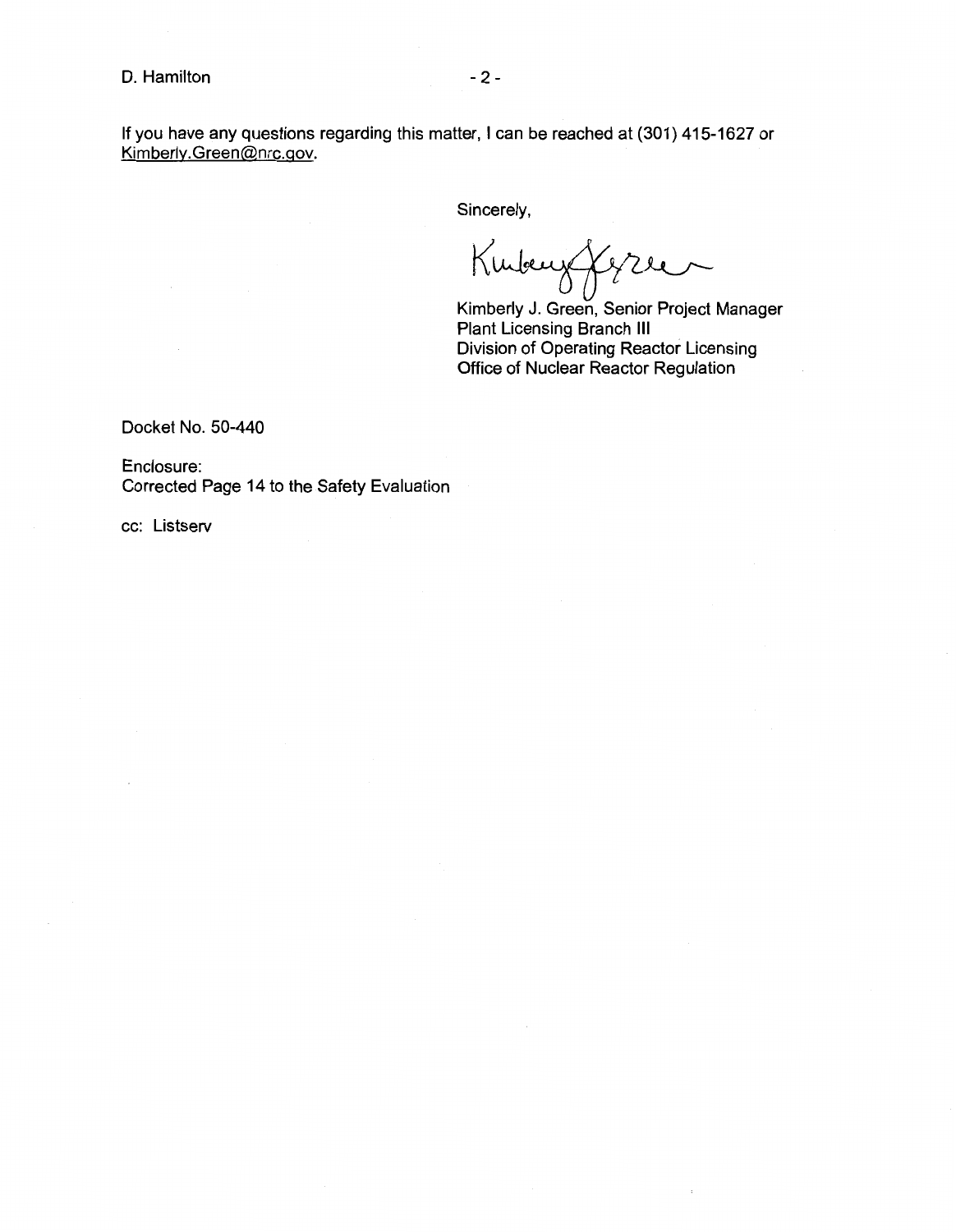# ENCLOSURE

# PERRY NUCLEAR POWER PLANT, UNIT NO. 1 FACILITY OPERATING LICENSE NPF-58

### DOCKET NO. 50-440

# ALTERNATIVES RELATED TO INSERVICE TESTING PROGRAM FOR THE FOURTH 10-YEAR INSERVICE TESTING INTERVAL

CORRECTED PAGE TO SAFETY EVALUATION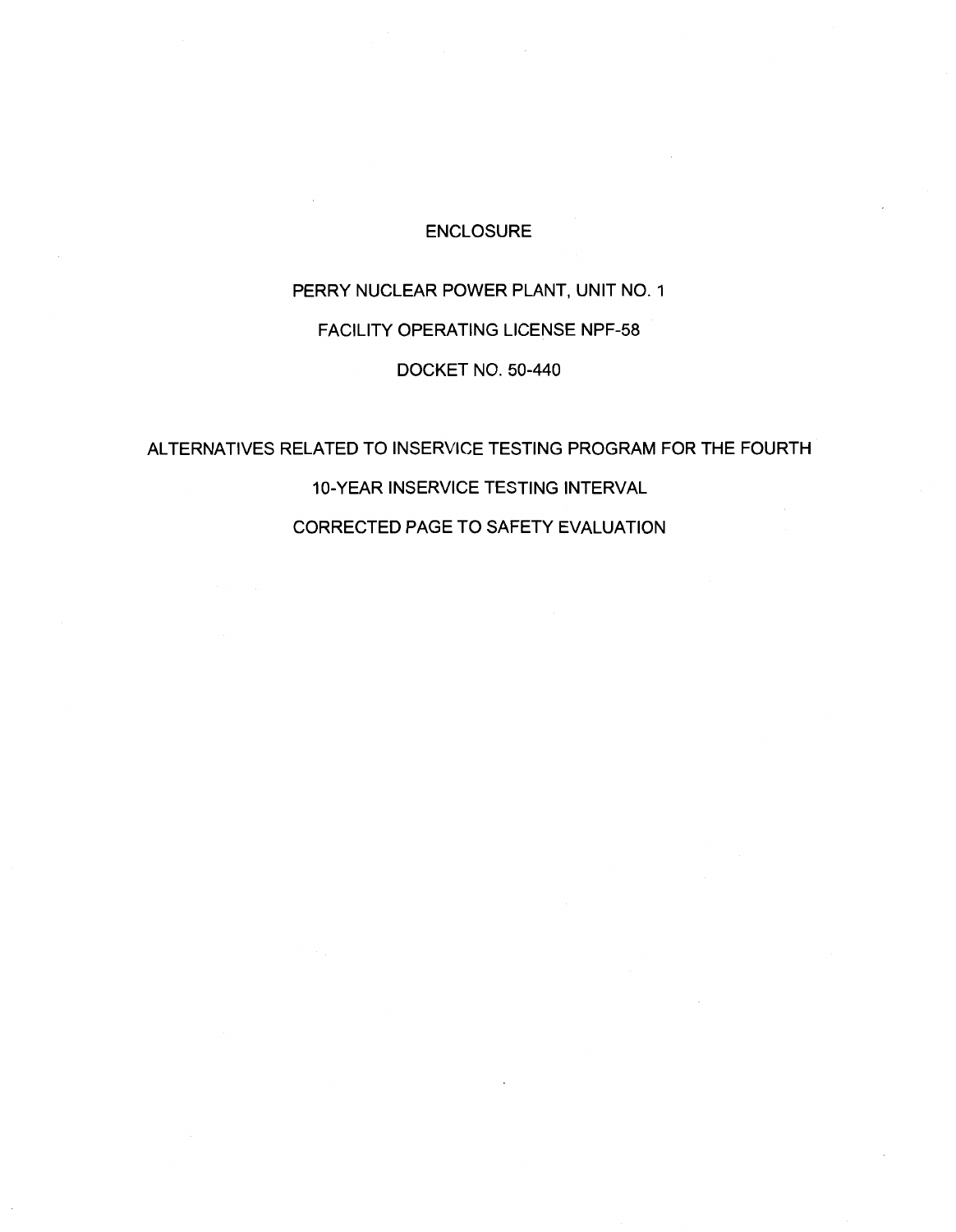Similarly for check valves, subparagraph ISTC-3522(a), requires that Category C check valves be exercised during operation at power in a manner that verifies obturator travel by using the methods in paragraph ISTC-5221. It also states that if exercising is not practicable during operation at power or cold shutdowns, it shall be performed during refueling outages. Subparagraph ISTC-5221(a) states the necessary valve obturator movement during exercise testing shall be demonstrated by performing both an open and a close test.

The licensee proposed an alternative in lieu of these requirements for pneumatically-operated valves 1C11-126 and 1C11-127 as well as for check valves 1C11-114 and 1C11-115. Specifically, the licensee proposed (1) to test the valves at the rod scram test frequency identified in the plant TSs, and (2) to identify valve degradation by verifying that control rods meet the scram insertion time limits defined in the plant TS in lieu of conducting valve stroke time tests.

The subject pneumatically operated valves have a safety function in ensuring control rod insertion during a reactor scram. Valve 1C11-127, scram exhaust valve, opens to vent the control rod drive piston to the scram discharge volume allowing control rod movement. Valve 1C11-126, scram inlet valve, opens to supply pressurized water to the bottom of the control rod drive piston which rapidly inserts the control rod into the reactor core. These valves are classified as Category B valves in accordance with the ASME OM Code. The subject check valves also have a safety function in ensuring control rod insertion during a reactor scram. Valve 1C11-114, scram discharge header check valve, opens to allow water to pass from the control rod drive pistons to the scram discharge header. Valve 1C11-115, charging water header check valve, closes to prevent loss of water pressure in the event supply pressure to the scram accumulator is lost. These valves are classified as Category C valves in accordance with the ASME OM Code.

NUREG-1482, Revision 2 (ADAMS Accession No. ML 13295A020), Section 4.4.6, states that for CRD system valves (which includes the four subject valves) for which testing could result in rapid insertion of one or more control rods, the rod scram test frequency identified in the facility's TS may be used as the valve testing frequency to minimize rapid reactivity transients and wear of the CRD mechanisms. It also states that the scram inlet and outlet valves are power-operated valves that full-stroke in milliseconds and are not equipped with indication for both positions and therefore, it may be impractical to measure their full-stroke time as required by the Code. Furthermore, it states that verifying that the associated control rod meets the scram insertion time limits defined in the plant's TSs can be an acceptable alternative method of detecting degradation of these valves. The NRC staff finds that the proposed alternative is consistent with the staff position in NUREG-1482, Revision 2; therefore, the alternative provides reasonable assurance of the operational readiness of the CRD valves and provides an acceptable level of quality and safety.